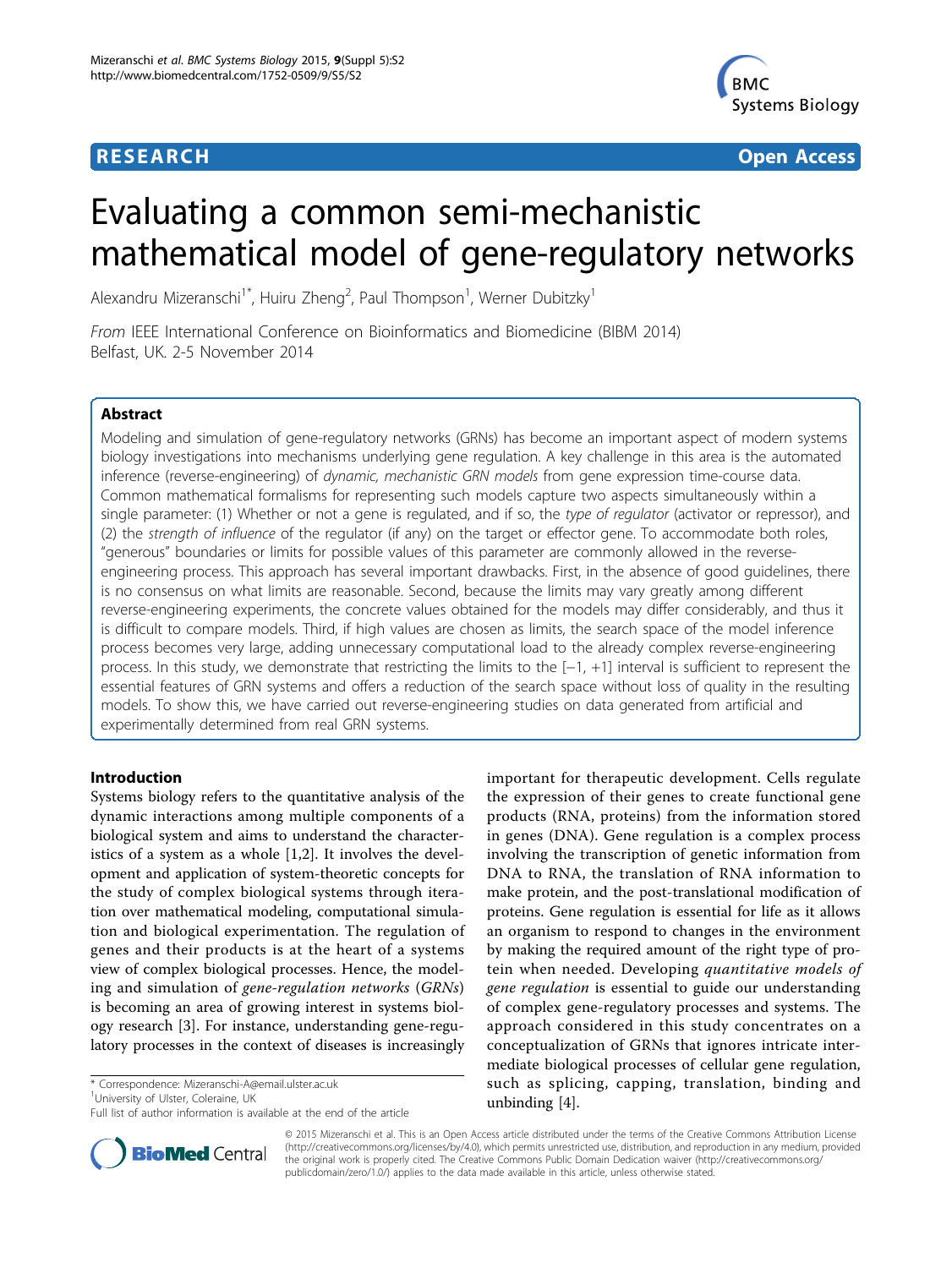As the amount of gene expression data is growing, researchers are becoming increasingly interested in the automated inference or reverse-engineering of quantitative dynamic, mechanistic gene-regulatory network models from gene expression time-course data [\[5,6,4,1,7](#page-10-0)-[9\]](#page-10-0). The quality of such reverse-engineered GRN models is determined mainly by two factors:

The quality of a GRN model depends on two factors: the model's explanatory power (or model completeness) and the model's predictive power (or model correctness).

A model's explanatory power depends on how well the elements of a mathematical model specification correspond to the salient features of the modelled system. Thus, the explanatory power depends crucially on the concrete form of the chosen mathematical model. This is a decision made by the modeler at the start of a modeling process, hence it is related to the modeling error. A poor choice at this stage means low explanatory power and high modeling error. Even if an adequate model form is chosen, we can still end up with a model that has a low explanatory power. This can happen if we create a model with parameter values that are unrealistic, i.e. are not in good agreement with the corresponding system features.

A model's predictive power is estimated by simulating the system's response to the initial condition captured in an independent validation dataset [[10](#page-10-0)]. The greater the deviation (error) between the response time courses predicted by the model and the actual time courses in the validation data, the lower the predictive power of the model.

The quality of the model inference or model reverseengineering algorithm is referred to as inferential power. The inferential power depends on the quality of the inferred GRN model. The higher the quality of the inferred model (in terms of explanatory and predictive power), the higher the inferential power of the algorithm. Reverse-engineering of GRN models from data is a highly compute-intensive process, hence another crucial aspect in deciding the quality of a reverse-engineering algorithm is the computational performance of its implementation.

Reverse-engineering GRN models with highly accurate structure accuracy and predictive performance is a longstanding problem [[4](#page-10-0)]. Currently, some of the main challenges in reverse-engineering of more accurate and reliable GRN models include:

- A lack of sufficient amounts of gene expression time-course data. While the number of sampling points is important, far more important is to have multiple stimulus-response data sets from the same system [[5\]](#page-10-0). This is a challenging requirement for current experimental practice.

- A lack of reverse-engineering algorithms and methods that are able to incorporate existing biological knowledge effectively.

In this study, we focus on an intricate aspect of the GRN modelling and simulation that links predictive and inferential power. Based on two common mathematical GRN model formalisms, we analyze the effect that the "structure parameter" of these formalisms has on the quality of the inferred models. In order to assess this, we have performed various reverse-engineering experiments on synthetic data based on three different 5-gene GRN systems, as well as on data obtained from an [11](#page-10-0)-gene yeast cell-cycle system [11]. This study is *not* about presenting a new method, but about analyzing a particular property of common GRN model formalisms in the context automated of GRN model inference. To account for systematic bias and random variation, we have designed our experiment based on 4 different GRN systems (3 artificial, 1 biological). For the artificial systems, we have generated multiple data sets under the various realistic noise conditions to mimic real data as closely as possible. Figure 1 shows a training data set created from artificial system A with the Hill rate law (Eq. 1).

The main contribution of this study is to provide insight into the behavior of the structure parameter of commonly used GRN model formalisms and guidelines on how to deal with this parameter in similar optimization-based reverse-engineering procedures. Thus, the contribution of this study is not about a new method for GRN model inference, but a better understanding of the characteristics of existing formalisms in the context of automated GRN model inference procedures. We believe this is an important contribution, as it will help scientists to understand better the relationship between formalisms used to represent GRN models and automated procedures that generate such models from gene expression data.

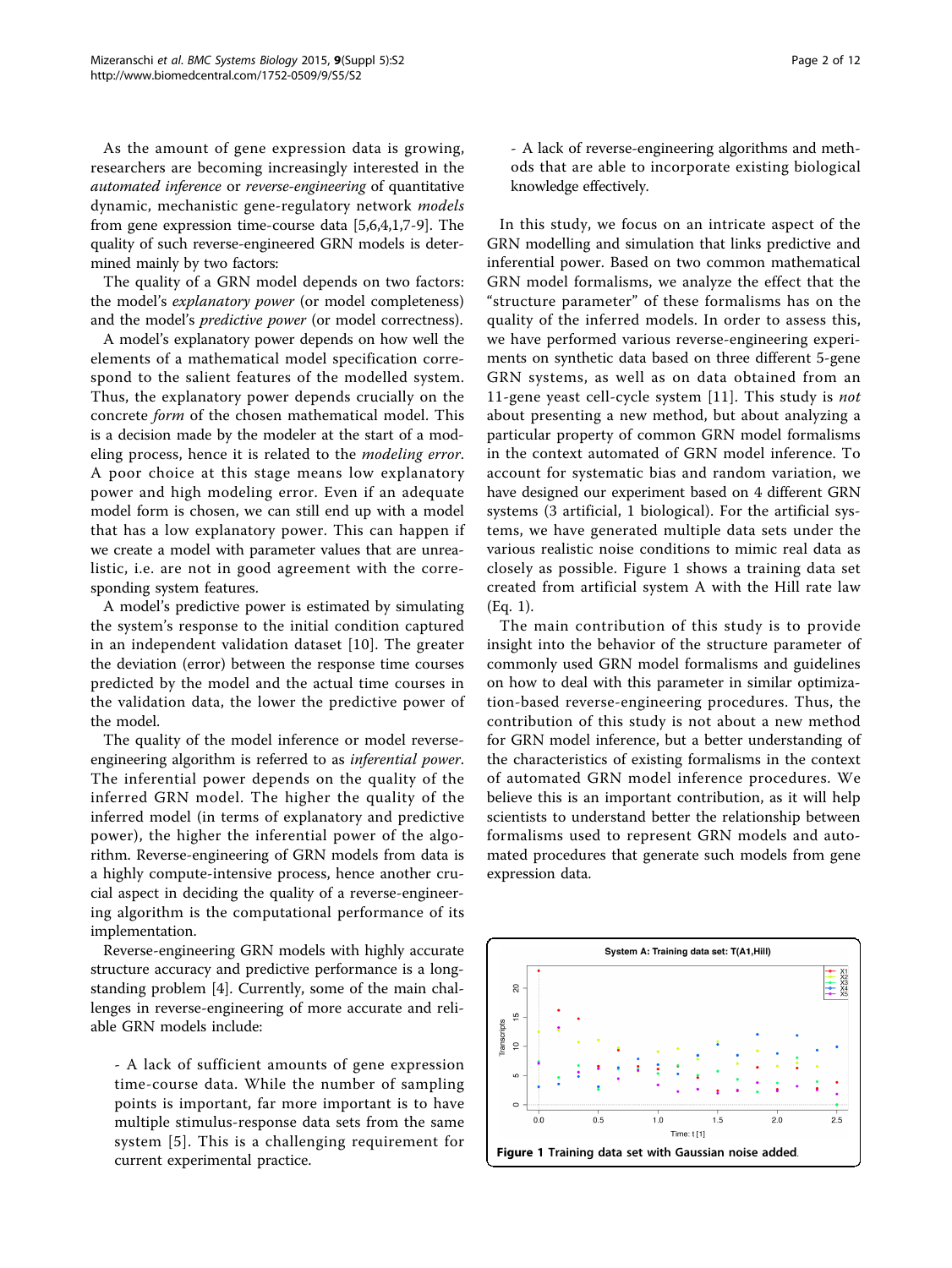The remainder of this paper is organized as follows: We first present two common semi-mechanistic mathematical models used to represent GRN systems, and an algorithm to automatically infer (reverse-engineer) such models from gene-expression time-course data. We then describe the main hypothesis underlying this study, the data (synthetic and biological) we used, and the basic experimental design and setup of the computational experiments we performed. This is followed by a section presenting the results of the experiments and their discussion and interpretation. First, we present and discuss training and validation errors obtained from the 192 GRN models derived from the 24 training data sets generated from 3 synthetic 5-gene GRN systems. Then we present and discuss the training/validation errors from the 11-gene GRN models we inferred from a yeast data set. Finally, in the Conclusions section, we reflect on the results of this study in the broader context of inferring reliable GRN models from time-series gene expression data.

### Methods

## Rate law

The main assumption behind automated GRN model inference from timecourse gene expression data is that such data contains sufficient information to generate models that capture the essential mechanistic characteristics of the underlying biological GRN system. A common strategy for modeling and simulating dynamic GRNs is based on nonlinear ordinary differential equations (ODEs) that are derived from standard mass-balance kinetic rate laws [[2\]](#page-10-0). The ODEs in a GRN model relate changes in gene transcripts concentration to each other (and possibly to an external perturbations). Such models consist of one ODE for each gene in the GRN, where each equation describes the transcription rate of the gene as a function of the other genes (and of the external perturbations). The parameters of the equations have to be inferred from the expression time-course data. ODE GRN models are similar to metabolic models that are formulated based on enzyme kinetics, where each rate law approximates a series of elementary chemical steps. Here, the rate laws are one level of complexity above that and represent a series of enzymatic steps. Because these rate laws combine mechanistic details into a small set of model parameters, they are sometimes referred to as "lumped" or "semimechanistic" models. In a sense, these models are neither fully mechanistic nor purely phenomenological.

This study is based on two commonly used rate law formulations: the Hill rate law [[2,12](#page-10-0)], defined by Eq. 1, and the artificial neural network (ANN) rate law [[13](#page-10-0)], defined by Eq. 2.

$$
\frac{dx_i}{dt} = \hat{\alpha}_i \sum_j^n |\omega_{ij}| r_i(x_i) - \beta_i x_i, \text{ with}
$$
\n
$$
r_i(x_j) = \begin{cases} x_j^{n_{ij}} / (x_j^{n_{ij}} + \gamma_i^{n_{ij}}) & \text{if } \omega_{ij} > 0 \\ 1 / (1 + (x_j / \gamma_i)^{n_{ij}} & \text{if } \omega_{ij} < 0 \end{cases} \tag{1}
$$

$$
\frac{dx_i}{dt} = \hat{\alpha}_i \frac{1}{1 + \exp(\gamma_i - \sum_{j}^{n} \omega_{ij} x_j)} - \beta_i x_i
$$
\n(2)

 $x_i, x_j \in \{x_1, x_2, ..., x_n\}$ : Time-dependent transcript *concentration* of gene  $i$  and  $j$ , respectively, where  $n$  is the total number of genes in the GRN system;

-  $dx_i/dt \in \mathbb{R}$ : Total rate of  $x_i$  change at time t;

 $- \hat{\alpha}_i \in \mathbb{R}^+$  :*Maximal synthesis rate* of transcript  $x_i$ ;

 $\omega_{ij} \in \mathbb{R}$ : Type of synthesis regulation of transcript  $x_i$  by  $x_i$ , such that

 $\omega_{ii}$  >0: Synthesis activation of  $x_i$  by  $x_i$ ;

 $\omega_{ij}$  < 0: Synthesis repression of  $x_i$  by  $x_j$ ;

 $\omega_{ii}$  = 0: No synthesis regulation of  $x_i$  by  $x_i$ .

 $-|\omega_{ij}| \in \mathbb{R}_0^+$ : *Relative weight* of synthesis-regulatory<br>influence of  $x_i$  on  $x_i$ . influence of  $x_i$  on  $x_i$ ;

-  $\gamma_i$ : Activation/repression coefficient of gene i;  $\gamma_i \in \mathbb{R}$ for ANN, and

 $\gamma_i \in \mathbb{R}^+$  for Hill;

-  $n_{ij} \in \mathbb{R}^+$ : Hill coefficient controlling the steepness<br>of the sigmoidal regulation function: and of the sigmoidal regulation function; and

-  $\beta_i \in \mathbb{R}^+$ : Degradation rate constant modulating the degradation rate of  $x_i$ . degradation rate of  $x_i$ .

Both rate laws have been shown to represent essential characteristics of biological processes [[2,8](#page-10-0),[12-15\]](#page-10-0). They capture a maximal synthesis rate  $(\hat{\alpha}_i)$ , sigmoidal (saturable) kinetics, and an activation/repression threshold  $(\gamma_i)$ . For *nij* <1, the Hill rate law represents Michaelis-Menten kinetics. The rate law versions shown in Eqs. 1 and 2 assume additive input processing and a linear transcript degradation rate ( $\beta_i x_i$ ) that depends only on the concentration of the target gene's product. These assumptions are not set in stone; the rate laws may be adapted to capture multiplicative input processing and a non-linear degradation rate which may depend on various influences. Variations that capture basal transcript synthesis and input delays are also possible [[8,2\]](#page-10-0).

Like in other comparable GRN rate laws (e.g. the synergistic-system [[16](#page-10-0)]), the omega parameter  $(\omega_{ij})$ represents two distinct biological concepts simultaneously; a discrete as well as a continuous concept. On one hand, it defines the nature or type of synthesis regu*lation* between two genes *i* and *j*: if  $\omega_{ii} > 0$ , then gene *j activates* synthesis of transcript  $x_i$ , if  $\omega_{ii} < 0$ , then gene j *represses*  $x_i$  synthesis, and if  $\omega_{ij} = 0$ , then gene *j* does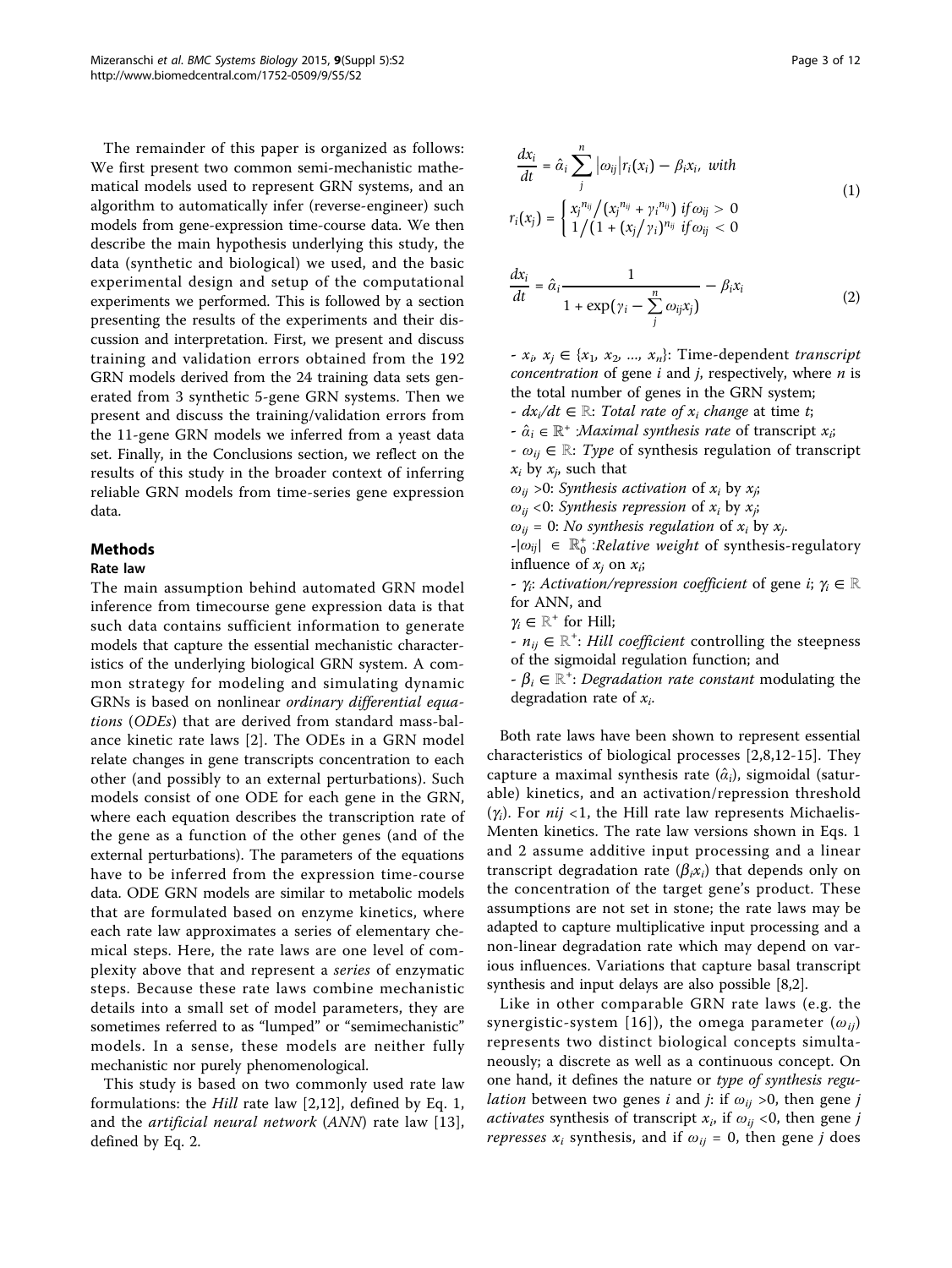not regulate transcript  $x_i$  at all. Hence, the totality of all  $\omega_{ii}$  parameters determines the transcript synthesis-regulatory network structure of the GRN. On the other hand, the quantity  $|\omega_{ii}|$  defines the *strength* or influence of a regulator gene  $j$  on its target or effector gene  $i$ . When we employ automated reverse-engineering of GRN models from time-course gene expression data with algorithms like the one illustrated in Algorithm 1, the dual role of  $\omega_{ij}$  and its discrete-continuous interpretation has important consequences.

First, because  $\omega_{ij}$  needs to be coded as a real number  $(\omega_{ij} \in \mathbb{R})$ , the chances of a typical parameter estimation algorithm to find  $\omega_{ii} = 0$  are very small. Thus, reverse-engineering algorithms like the one discussed below have a tendency to infer only non-zero values for  $|\omega_{ii}|$ , representing *fully* connected network structures. Fully connected GRN network structures are at best very difficult to interpret biologically, at worst meaningless.

Second, because typical GRN model formalisms like the ones in Eqs. 1 and 2 contain additional parameters to represent other quantitative aspects of GRN systems, reverse-engineering algorithms tend to "balance" the quantitative values of all parameters. This means that only the *relative* quantities  $|\omega_{ii}|$  are important, not their absolute values! It is important to understand this property, as this lies at the heart of this study.

Third, in the absence of a clear understanding of the effect  $\omega_{ij}$  has in the inference process, there is a danger that modelers choose large omega intervals in their algorithms. This, of course, adds additional computational load because it increases the size of the search or solution space.

## Inference algorithm

Once one has chosen a rate law or model formalism to represent a GRN, one needs to determine the concrete values of the model's parameters - the parameters that describe the network structure, and the parameters that represent other aspects of the modeled GRN system. If these parameters are not known, they are typically inferred by reverse-engineering or parameter estimation algorithms like the one defined by Algorithm 1.

Given stimulus-response gene expression time-course data, D, and a particular model formulation, M, Algorithm 1 determines concrete parameter values. The algorithm iterates over three main steps:

1. An *optimizer* algorithm that generates candidate model parameter values by attempting to minimize the training error, E.

2. An ODE solver component that numerically integrates the model equations using the initial values of the time series in the training data set, D.

**Input:**  $M \mathcal{R}$  Model equations;  $L \mathcal{R}$  Parameter limits; G  $\Re$  Network topology; D  $\Re$  Training data;  $\varepsilon \Re$ Error threshold

**Output:**  $P$   $\mathcal{R}$  Parameter values;  $E$   $\mathcal{R}$  Training error;

(\* Initialize and process: \*)

S  $\mathcal{R}$  Simulation data (\* Initialize \*)

 $E \mathcal{R} \in (\text{" Initialize } \text{*})$ <br>repeat

P  $\Re$  Optimize(L, E) (\* Parameter values \*)<br>S  $\Re$  SolveODE(M, P, D) (\* Solve model \*)  $S \mathcal{R}$  SolveODE(M, P, D) (\* Solve model \*)

 $E \mathcal{R}$  Error(S, D) (\* Determine error \*)

until  $E < \varepsilon$ ;

Algorithm 1: Basic reverse-engineering algorithm. The network topology, G, is an optional input. In this study, we experiment with known network topology only.

3. A component that computes the simulation error, E, based on the gene expression time-course data in the training data set, D, and the predicted or simulated data, S, determined by the ODE solver.

GRN modeling and simulation software tools implement various features that realize the elements listed above. The diagram in Figure [2](#page-4-0) depicts the basic components and "workflow" of a typical GRN model reverse-engineering algorithm. The cloud shape on the left represents the GRN system under study. In this simplified example, the GRN system has 3 genes corresponding to the model variables  $x_1$ ,  $x_2$ ,  $x_3$ , respectively. The series of dots labeled Experimental Data illustrates the three gene-expression time-series that have been experimentally obtained from the GRN system over 8 consecutive time points. We refer to this as the training dataset. The right part of Figure [2](#page-4-0) shows the main reverse-engineering loop. The network shape on the right (labeled GRN Model) is a graphical depiction of a algorithm-generated concrete candidate model with gene-regulatory interaction links between the three genes of the system. The algorithm simulates the system based on the candidate model and the initial condition of the dataset (arrow labeled simulate). The simulation produces a predicted or simulated dataset (curves labeled Predicted Data). The experimental and predicted data are then compared (diamond shape) to assess the quality of the candidate model. If the quality is deemed acceptable, the candidate model is retained as the final candidate model. The final candidate model is still subject to validation on independent data (this is not depicted in the diagram).

The simulation of the predicted time series depicted in Figure [2](#page-4-0) involves the numeric integration of the model equations. In terms of computational effort, the ODE solver step accounts for approximately for 80% of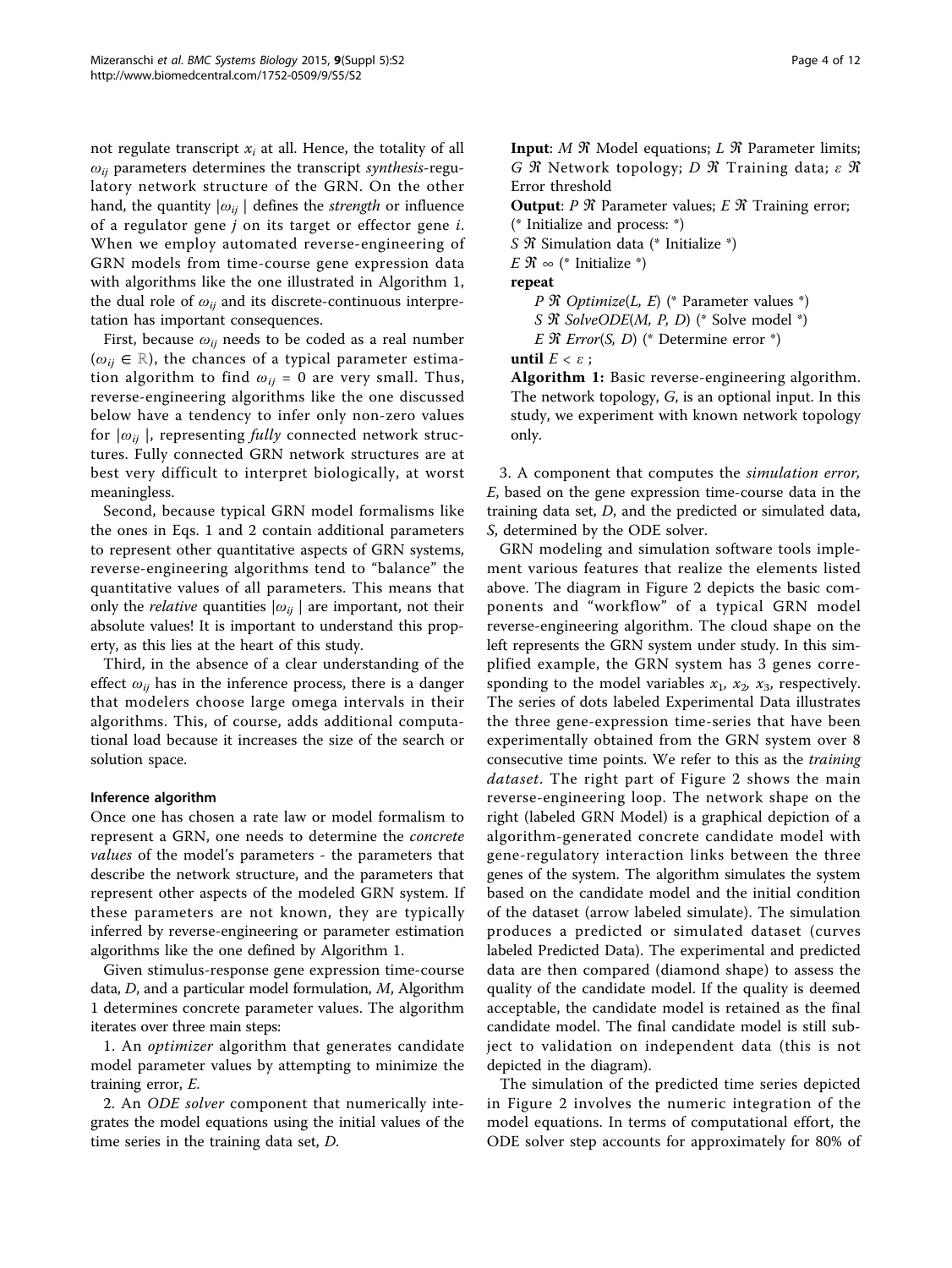<span id="page-4-0"></span>

the total computing time of Algorithm 1. The reverseengineering process terminates, when the training error drops below a pre-defined error threshold, or when a maximum number of model evaluations is reached.

For this study we have employed the GRN modeling and simulation tool MultGrain/MAPPER. The tool was developed as a part of the European FP7 project Multiscale Applications on European e-Infrastructures (MAPPER) [[17\]](#page-10-0). The goal of MAPPER was to develop a general framework and technology facilitating the development, deployment and execution of distributed multiscale modeling and simulation applications [\[18,19\]](#page-10-0). Based on tools and services developed in the MAPPER project, MultiGrain/MAPPER realizes the GRN model reverseengineering process (Figure 2) based on a multi-swarm particle swarm optimization algorithm.

In order to estimate the model parameters, we used the our own implementation of a multi-swarm particle swarm optimization [[20\]](#page-11-0) (PSO) algorithm. PSO is a population-based meta-heuristic inspired by the flocking, schooling or swarming behavior of animals. Two main advantages of this method include that it optimizes continuous variables and it has the ability to avoid getting stuck in local minima by using a multiswarm approach which successively swaps particles across each swarm after a fixed number of iterations in order to increase the "genetic" diversity of the overall swarm. The PSO parameters were set according to the guidelines of Pedersen et al. [[21](#page-11-0)], who performed a meta-analysis of the PSO algorithm, testing its performance for a wide range of parameter values.

### Hypothesis, data and experiments

The "fitness landscape" that the reverse-engineering Algorithm 1 is allowed to explore is defined by the value ranges of the model parameter intervals. The basic meaningful ranges of the GRN model parameters in Eqs. 1 and 2 are specified below the equations. In order to limit the computational effort required to estimate the parameters, practical value ranges are typically much smaller than those shown.

In this study we have tested the following hypothesis:  $ω_{ij}$  ∈ [-1, +1] is a sufficiently large permissible range for the important  $\omega_{ij}$  parameter values, because it is expressive enough

1. To encode the three regulatory interaction possibilities (synthesis activation, synthesis repression, no synthesis regulation) between two genes  $i$  and  $j$ , and

2. To represent the strength of the regulatory influence of gene j on i. As we have discussed, only the relative values of  $|\omega_{ii}|$  are relevant, because of the way the  $\omega_{ij}$  parameters interact with one another and the other model parameters of the model Eqs. 1 and 2.

To test this hypothesis, we have conducted a number of experiments on data obtained from artificial and real GRN systems.

We have created three 5-gene GRN systems (Figure [3\)](#page-5-0): System A represents a yeast GRN with five synthesis activating and three synthesis repressing influences [[8\]](#page-10-0). Systems B and C have six activating influences and one repressing influence (B is modeled on Hlavacek and Savageau [[22](#page-11-0)] and C is a purely fictitious network structure with realistic network features).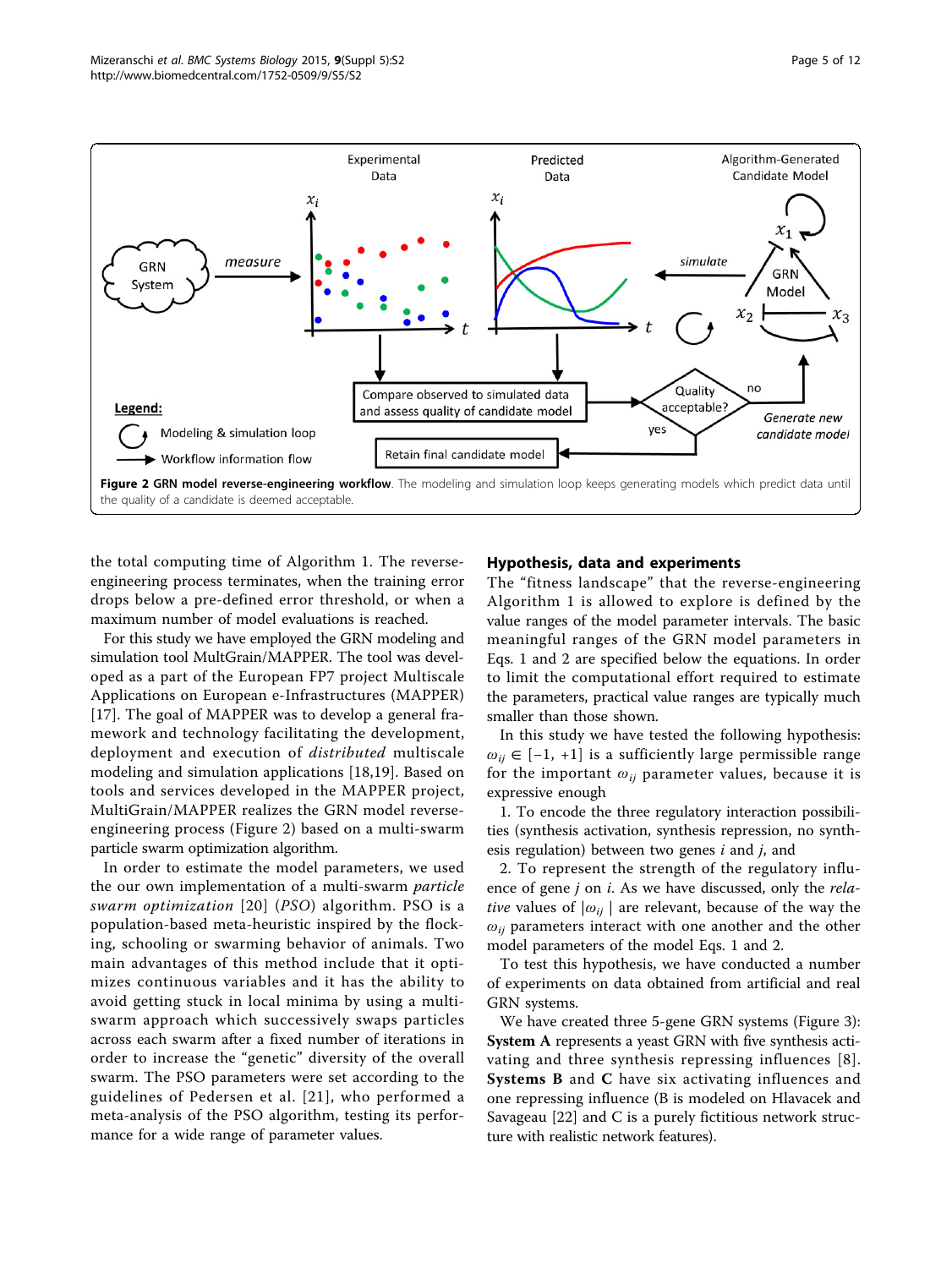<span id="page-5-0"></span>

For each of the three systems, we have created 4 training and 4 validation data sets with the Hill (Eq. 1) and 4 training and 4 validation data sets with the ANN (Eq. 2) rate law, respectively (Table 1). So in total we created 24 training and 24 validation data sets (the validation sets were created using different initial conditions). The 4 variants per system are distinguished by the encoding of the  $\omega_{ii}$  values used to represent the GRN structure. While the sign and zero-values of the  $\omega_{ii}$  values are identical across the four variants per system, we have varied the quantity of  $\omega_{ij}$  as follows. For Version 1 we used only  $ω_{ij}$  ∈ {-1, 0, +1}, i.e.  $ω_{ij}$  = -1 for synthesis repression,  $\omega_{ij}$  = +1 for syn-thesis activation, and  $\omega_{ij}$  = 0 for no synthesis regulation. Correspondingly, for Version 2 we used only  $\omega_{ij} \in \{-5, 0, +5\}$ , for Version 3  $\omega_{ii} \in$ {-10, 0, +10}, and for *Version 4*  $\omega_{ij} \in$  {-20, 0, +20}. For example, in Table 1 "V(B5,Hill)" refers to the validation data set from system B created with  $\omega_{ii}$  = −5 representing a synthesis repression regulator,  $\omega_{ii} = +5$ , a synthesis activation regulator, and  $\omega_{ij} = 0$  no synthesis regulation.

All of the synthetic data sets consist of measurements over 16 consecutive time points. After the data sets were created, we added zero-mean Gaussian noise (values are drawn from a normal random variable with a mean of zero and a variance of 0.15 times the maximum range of all the expression levels) [\[23\]](#page-11-0).

In addition to the three artificial 5-gene GRN systems, we used two real data sets obtained from 11 yeast cell cycle genes [\[11](#page-10-0)]. One data set (38 time points) was used for training, and the other (30 time points) for validation. The network structure of this 11-gene yeast cell cycle system consists of 15 activating and 14 repressing influences [[24\]](#page-11-0).

To determine the role that the omega parameters play in GRN model inference, we reverse-engineered a total of 192 GRN models from the 24 synthetic training data sets. Each of the 24 training data sets depicted in Table 1 was reverse-engineered 4 times with the Hill (Eq. 1), and 4 times with the ANN (Eq. 2) rate law, with the following interval settings for the omega parameters:

|  | Table 1 Training/validation data sets for each artificial systems A, B and C, with four different $\omega_{ij}$ intervals. |
|--|----------------------------------------------------------------------------------------------------------------------------|
|--|----------------------------------------------------------------------------------------------------------------------------|

|                   |              | ANN training data  |              | <b>ANN validation data</b> |                      |              |  |  |  |
|-------------------|--------------|--------------------|--------------|----------------------------|----------------------|--------------|--|--|--|
|                   |              |                    |              |                            |                      |              |  |  |  |
| $\omega$ -value   | A            | В                  |              | A                          | B                    |              |  |  |  |
| $\{-1, 0, +1\}$   | T(A1, ANN)   | T(B1, ANN)         | T(C1, ANN)   | V(A1.ANN)                  | V(B1.ANN)            | V(C1, ANN)   |  |  |  |
| $\{-5, 0, +5\}$   | T(A5.ANN)    | T(B5, ANN)         | T(C5, ANN)   | V(AS.ANN)                  | V(B5, ANN)           | V(C5, ANN)   |  |  |  |
| $\{-10, 0, +10\}$ | T(A10.ANN)   | <b>T(B10.ANN)</b>  | T(C10.ANN)   | V(A10, ANN)                | V(B10, ANN)          | V(C10.ANN)   |  |  |  |
| $\{-20, 0, +20\}$ | T(A20, ANN)  | <b>T(B20,ANN)</b>  | T(C20, ANN)  | V(A20, ANN)                | V(B20, ANN)          | V(C20, ANN)  |  |  |  |
|                   |              | Hill training data |              |                            | Hill validation data |              |  |  |  |
|                   | A            | В                  |              | A                          | B                    |              |  |  |  |
| $\{-1, 0, +1\}$   | T(A1, Hill)  | T(B1, Hill)        | T(C1, Hill)  | V(A1, Hill)                | V(B1, Hill)          | V(C1, Hill)  |  |  |  |
| $\{-5, 0, +5\}$   | T(A5, Hill)  | T(B5, Hill)        | T(C5, Hill)  | V(A5, Hill)                | V(B5, Hill)          | V(C5, Hill)  |  |  |  |
| $\{-10, 0, +10\}$ | T(A10, Hill) | T(B10, Hill)       | T(C10, Hill) | V(A10, Hill)               | V(B10, Hill)         | V(C10, Hill) |  |  |  |
| $\{-20, 0, +20\}$ | T(A20,Hill)  | T(B20,Hill)        | T(C20,Hill)  | V(A20, Hill)               | V(B20, Hill)         | V(C20, Hill) |  |  |  |
|                   |              |                    |              |                            |                      |              |  |  |  |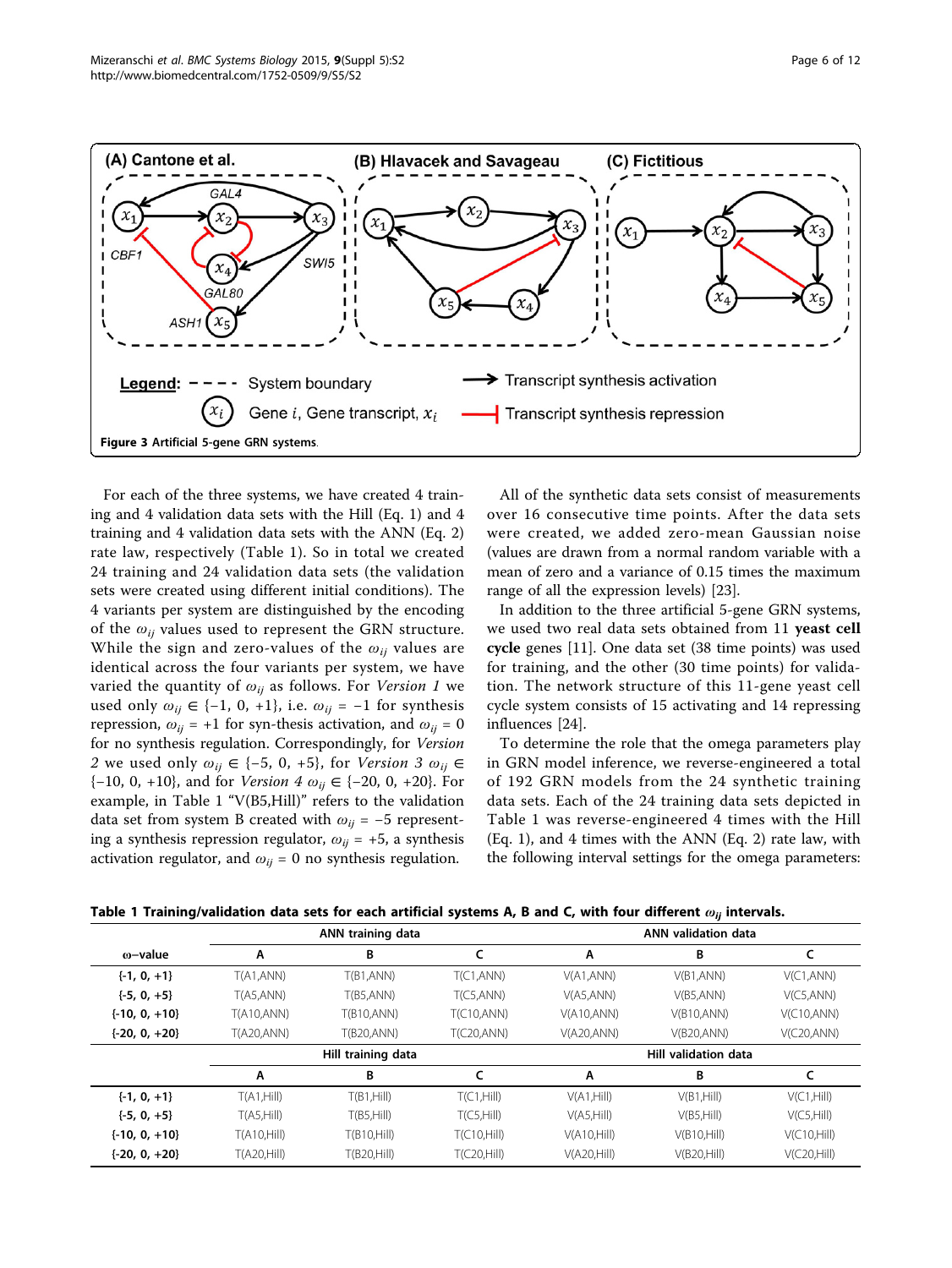<span id="page-6-0"></span> $\omega_{ii} \in [-1, +1], \omega_{ii} \in [-5, +5], \omega_{ii} \in [-10, +10]$  and  $\omega_{ii} \in$ [−20, +20]. Notice, in the reverse-engineered *models*, the parameters are free to assume any value within the given interval limits, whereas in the artificial systems (Section 3) the same parameters assume only the boundary values of these intervals (for synthesis activation and repression), and zero for no synthesis regulation (hence the first column in Table [1](#page-5-0) does not show intervals but sets that contain exactly three elements).

In addition to the 192 GRN models we reverse-engineered from the data generated from our artificial systems, we have reverse-engineered 8 GRN models from the single training data set (Alpha 38) of the yeast cell cycle system using both the Hill and ANN rate laws with the same interval specifications for the omega parameters:  $\omega_{ij}$  ∈ [-1, +1],  $\omega_{ij}$  ∈ [-5, +5],  $\omega_{ij}$  ∈ [-10, +10] and  $ω_{ij}$  ∈ [-20, +20].

Each of the 192 GRN models from synthetic data was validated against the corresponding independent validation data set, and the each of the 8 models inferred from the yeast cell cycle system was validated against the single independent validation data set (Alpha 30).

## Results and discussion

The training and validation errors (normalised root mean squared errors) of our experiments are shown in Tables 2, [3](#page-7-0), [4](#page-7-0), [5](#page-8-0) and [6](#page-8-0) below. In the tables  $\bar{x}$  and *s* denote the mean error and error standard deviation, respectively, obtained from four reverse-engineering replications per model. Rows in these tables refer to the GRN systems from which the data was obtained, and columns to omega intervals used to reverse-engineer the GRN models.

#### Training errors synthetic systems

First, we consider the training errors of the GRN models derived from the synthetic GRN systems in Tables 2 and [3.](#page-7-0) The training error's means and standard deviations are shown in the bottom-right corner of the tables.

The list below summarizes the *average* of the means and the standard deviations of the training errors for the 4 sets of models across the four omega intervals used to reverse-engineer the models. These are the averages obtained from the sets of 4 mean training error values in the second row from the bottom of Tables 2 and [3](#page-7-0). For example, the the average mean of 0.1427 and average standard deviation 0.0001 for the ANN-ANN system/model model configuration (first four main columns in Table 2) is obtained from the sets of four values at the bottom of these columns. We use " $S(X) \rightarrow$  $M(X)$ : average mean error  $\pm$  average standard deviation" to denote the system/model configuration and the associated error data;  $X$  denotes the rate law used to create the system  $S$  and infer the model  $M$ , respectively.

- Training:  $S(ANN) \to M (ANN)$ : 0.1427 ± 0.0001.
- Training:  $S(ANN) \to M$  (*Hill*): 0.1459 ± 0.0023.
- Training:  $S(Hill) \to M (ANN)$ : 0.3554 ± 0.0009.
- Training:  $S(Hill) \to M(Hill)$ : 0.1381 ± 0.0035.

From the average mean training errors, we notice that both sets of Hill models have an average mean training error close to 0.14. This is comparable to average mean training error of the ANN model obtained from the ANN system's data. However, the mean training error (0.3554) of the ANN model obtained from the ANN system's data is more than twice that value. Since the ANN rate law (Eq. 2) has fewer parameters than the Hill rate law (Eq. 1), and hence a smaller degree of

Table 2 Training errors of models of synthetic systems A, B, C which were created with ANN rate law.

| <b>System and Code</b> |                |           |            |                          |              |           |                           |             |           |                |            |
|------------------------|----------------|-----------|------------|--------------------------|--------------|-----------|---------------------------|-------------|-----------|----------------|------------|
|                        |                |           |            | ANN MODEL training error |              |           | Hill MODEL training error |             |           |                |            |
|                        |                | $[-1,+1]$ | $[-5, +5]$ | $[-10,+10]$              | $[-20, +20]$ | $[-1,+1]$ | $[-5, +5]$                | $[-10,+10]$ | [-20,+20] | $\overline{x}$ | S          |
| A                      | $-1, 0, +1$    | 0.135     | 0.136      | 0.135                    | 0.136        | 0.139     | 0.140                     | 0.136       | 0.133     | 0.136          | 0.002      |
| В                      |                | 0.161     | 0.160      | 0.160                    | 0.160        | 0.176     | 0.163                     | 0.159       | 0.162     | 0.163          | 0.006      |
| c                      |                | 0.160     | 0.160      | 0.160                    | 0.160        | 0.158     | 0.160                     | 0.158       | 0.166     | 0.160          | 0.002      |
| A                      | $-5, 0, +5$    | 0.137     | 0.136      | 0.139                    | 0.137        | 0.142     | 0.141                     | 0.136       | 0.143     | 0.139          | 0.003      |
| В                      |                | 0.128     | 0.126      | 0.124                    | 0.124        | 0.139     | 0.125                     | 0.126       | 0.124     | 0.127          | 0.005      |
| c                      |                | 0.152     | 0.152      | 0.152                    | 0.152        | 0.153     | 0.155                     | 0.151       | 0.153     | 0.152          | 0.001      |
| A                      | $-10,0,+10$    | 0.156     | 0.156      | 0.156                    | 0.156        | 0.186     | 0.160                     | 0.158       | 0.148     | 0.160          | 0.011      |
| В                      |                | 0.142     | 0.142      | 0.142                    | 0.142        | 0.149     | 0.150                     | 0.150       | 0.139     | 0.144          | 0.004      |
| c                      |                | 0.144     | 0.142      | 0.142                    | 0.142        | 0.147     | 0.150                     | 0.148       | 0.149     | 0.146          | 0.003      |
| A                      | $-20,0,+20$    | 0.132     | 0.136      | 0.136                    | 0.134        | 0.141     | 0.137                     | 0.138       | 0.131     | 0.136          | 0.003      |
| В                      |                | 0.135     | 0.137      | 0.136                    | 0.136        | 0.137     | 0.145                     | 0.145       | 0.136     | 0.138          | 0.004      |
| c                      |                | 0.131     | 0.130      | 0.130                    | 0.130        | 0.132     | 0.130                     | 0.130       | 0.131     | 0.130          | 0.001      |
|                        | $\overline{x}$ | 0.143     | 0.143      | 0.143                    | 0.143        | 0.150     | 0.146                     | 0.145       | 0.143     | <b>ALL</b>     | <b>ALL</b> |
|                        | S              | 0.012     | 0.012      | 0.012                    | 0.012        | 0.017     | 0.012                     | 0.011       | 0.013     | 0.144          | 0.012      |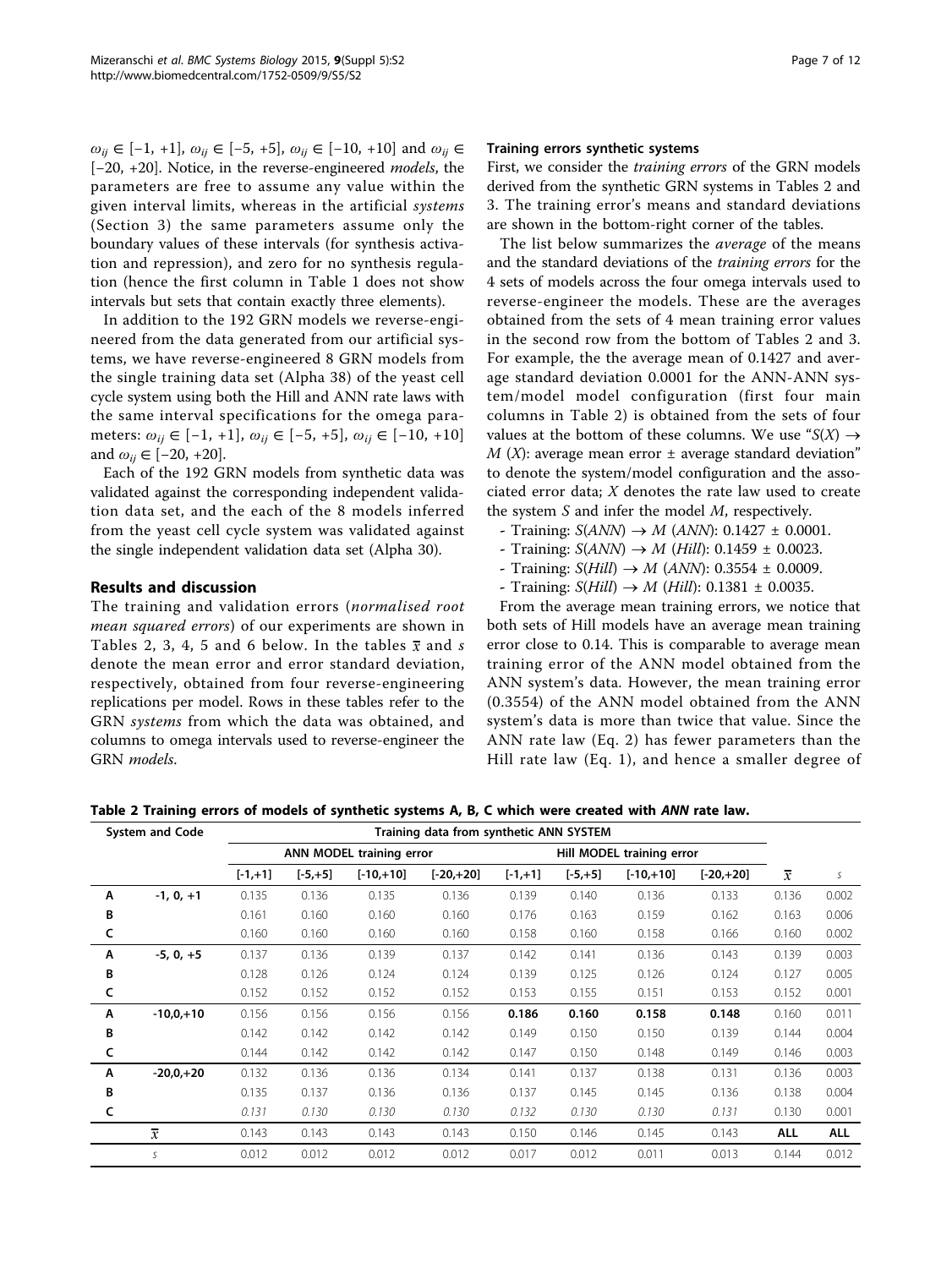|   | <b>System and Code</b> | Training data from synthetic Hill SYSTEM |            |                          |              |           |            |                           |              |                |            |
|---|------------------------|------------------------------------------|------------|--------------------------|--------------|-----------|------------|---------------------------|--------------|----------------|------------|
|   |                        |                                          |            | ANN MODEL training error |              |           |            | Hill MODEL training error |              |                |            |
|   |                        | $[-1,+1]$                                | $[-5, +5]$ | $[-10,+10]$              | $[-20, +20]$ | $[-1,+1]$ | $[-5, +5]$ | $[-10,+10]$               | $[-20, +20]$ | $\overline{x}$ | S          |
| Α | $-1, 0, +1$            | 0.118                                    | 0.115      | 0.120                    | 0.116        | 0.126     | 0.119      | 0.119                     | 0.137        | 0.121          | 0.007      |
| В |                        | 0.140                                    | 0.143      | 0.143                    | 0.143        | 0.147     | 0.141      | 0.141                     | 0.138        | 0.142          | 0.003      |
| c |                        | 0.165                                    | 0.163      | 0.164                    | 0.167        | 0.163     | 0.162      | 0.162                     | 0.163        | 0.163          | 0.002      |
| A | $-5, 0, +5$            | 0.252                                    | 0.254      | 0.252                    | 0.252        | 0.134     | 0.133      | 0.134                     | 0.133        | 0.193          | 0.064      |
| B |                        | 0.230                                    | 0.247      | 0.247                    | 0.247        | 0.126     | 0.126      | 0.127                     | 0.123        | 0.184          | 0.063      |
| c |                        | 0.348                                    | 0.348      | 0.348                    | 0.348        | 0.132     | 0.132      | 0.131                     | 0.133        | 0.240          | 0.116      |
| A | $-10,0,+10$            | 0.470                                    | 0.471      | 0.470                    | 0.470        | 0.153     | 0.152      | 0.152                     | 0.153        | 0.311          | 0.170      |
| В |                        | 0.455                                    | 0.447      | 0.443                    | 0.455        | 0.125     | 0.125      | 0.125                     | 0.124        | 0.287          | 0.174      |
| c |                        | 0.432                                    | 0.432      | 0.432                    | 0.432        | 0.126     | 0.112      | 0.111                     | 0.112        | 0.274          | 0.170      |
| Α | $-20,0,+20$            | 0.586                                    | 0.586      | 0.586                    | 0.586        | 0.194     | 0.175      | 0.168                     | 0.168        | 0.381          | 0.219      |
| B |                        | 0.568                                    | 0.568      | 0.568                    | 0.568        | 0.141     | 0.122      | 0.117                     | 0.116        | 0.346          | 0.237      |
| c |                        | 0.492                                    | 0.492      | 0.492                    | 0.492        | 0.194     | 0.140      | 0.124                     | 0.123        | 0.318          | 0.187      |
|   | $\overline{x}$         | 0.355                                    | 0.355      | 0.355                    | 0.356        | 0.147     | 0.136      | 0.134                     | 0.135        | <b>ALL</b>     | <b>ALL</b> |
|   | S                      | 0.168                                    | 0.167      | 0.166                    | 0.167        | 0.025     | 0.019      | 0.018                     | 0.018        | 0.247          | 0.158      |

<span id="page-7-0"></span>Table 3 Training errors of models of synthetic systems A, B, C which were created with Hill rate law.

Table 4 Validation errors of models of synthetic systems A, B, C which were created with ANN rate law.

|   | <b>System and Code</b> | Validation data from synthetic ANN SYSTEM |            |                                   |              |           |            |                             |             |                |            |
|---|------------------------|-------------------------------------------|------------|-----------------------------------|--------------|-----------|------------|-----------------------------|-------------|----------------|------------|
|   |                        |                                           |            | <b>ANN MODEL validation error</b> |              |           |            | Hill MODEL validation error |             |                |            |
|   |                        | $[-1,+1]$                                 | $[-5, +5]$ | $[-10,+10]$                       | $[-20, +20]$ | $[-1,+1]$ | $[-5, +5]$ | $[-10,+10]$                 | $[-20,+20]$ | $\overline{x}$ | S          |
| A | $-1, 0, +1$            | 0.220                                     | 0.199      | 0.193                             | 0.168        | 0.243     | 0.397      | 0.362                       | 0.405       | 0.273          | 0.098      |
| В |                        | 0.168                                     | 0.140      | 0.166                             | 0.164        | 0.261     | 0.166      | 0.266                       | 0.431       | 0.220          | 0.097      |
| c |                        | 0.161                                     | 0.141      | 0.148                             | 0.161        | 0.291     | 0.353      | 0.300                       | 0.260       | 0.227          | 0.083      |
| A | $-5, 0, +5$            | 0.228                                     | 0.217      | 0.216                             | 0.199        | 0.304     | 0.382      | 0.342                       | 0.463       | 0.294          | 0.096      |
| В |                        | 0.144                                     | 0.292      | 0.133                             | 0.134        | 0.163     | 0.177      | 0.147                       | 0.379       | 0.196          | 0.090      |
| c |                        | 0.160                                     | 0.150      | 0.141                             | 0.140        | 0.244     | 0.254      | 0.209                       | 0.312       | 0.201          | 0.064      |
| Α | $-10,0,+10$            | 0.163                                     | 0.159      | 0.155                             | 0.198        | 0.329     | 0.298      | 0.255                       | 0.375       | 0.242          | 0.086      |
| В |                        | 0.198                                     | 0.192      | 0.187                             | 0.188        | 0.227     | 0.194      | 0.198                       | 0.432       | 0.227          | 0.084      |
| c |                        | 0.144                                     | 0.167      | 0.159                             | 0.181        | 0.236     | 0.277      | 0.265                       | 0.369       | 0.225          | 0.077      |
| A | $-20,0,+20$            | 0.183                                     | 0.209      | 0.216                             | 0.213        | 0.313     | 0.355      | 0.404                       | 0.426       | 0.290          | 0.097      |
| В |                        | 0.185                                     | 0.174      | 0.174                             | 0.172        | 0.178     | 0.424      | 0.264                       | 0.212       | 0.223          | 0.087      |
| c |                        | 0.243                                     | 0.186      | 0.233                             | 0.183        | 0.303     | 0.262      | 0.245                       | 0.418       | 0.259          | 0.075      |
|   | $\overline{x}$         | 0.183                                     | 0.186      | 0.177                             | 0.175        | 0.258     | 0.295      | 0.271                       | 0.374       | <b>ALL</b>     | <b>ALL</b> |
|   | S                      | 0.033                                     | 0.042      | 0.032                             | 0.024        | 0.053     | 0.088      | 0.072                       | 0.076       | 0.240          | 0.087      |

freedom, it is harder for the ANN models to fit data obtained from Hill systems. Hill models, on the other hand, can adapt easier to data generated from ANN systems.

While above observations are interesting, the most important information in the context of our investigation relates to the groups of 4 error values for a given system/ model combination (e.g. 4 values highlighted in bold font in Table [2\)](#page-6-0), as well as to entire columns of error values (e.g. blocks of errors in italic font in Table 3). Tables [2](#page-6-0) and 3 highlight four horizontal groups of 4 training errors in bold; these groups have a standard deviation higher than 0.010. If anything, one would expect the errors to get smaller for larger omega intervals (from left to right), because larger omega intervals relate to a larger solution space. However, in most cases such a pattern is not observed. Indeed, even for the training errors in the bottom three rows in both tables (these were obtained from data of the three systems with large omega values: −20 and +20 for repression and activation, respectively), we cannot find a general improvement of training error for increasing omega intervals. For example, in Table [2](#page-6-0) the two horizontal groups of 4 training errors highlighted in italic font do not show a clear pattern of decreasing training errors.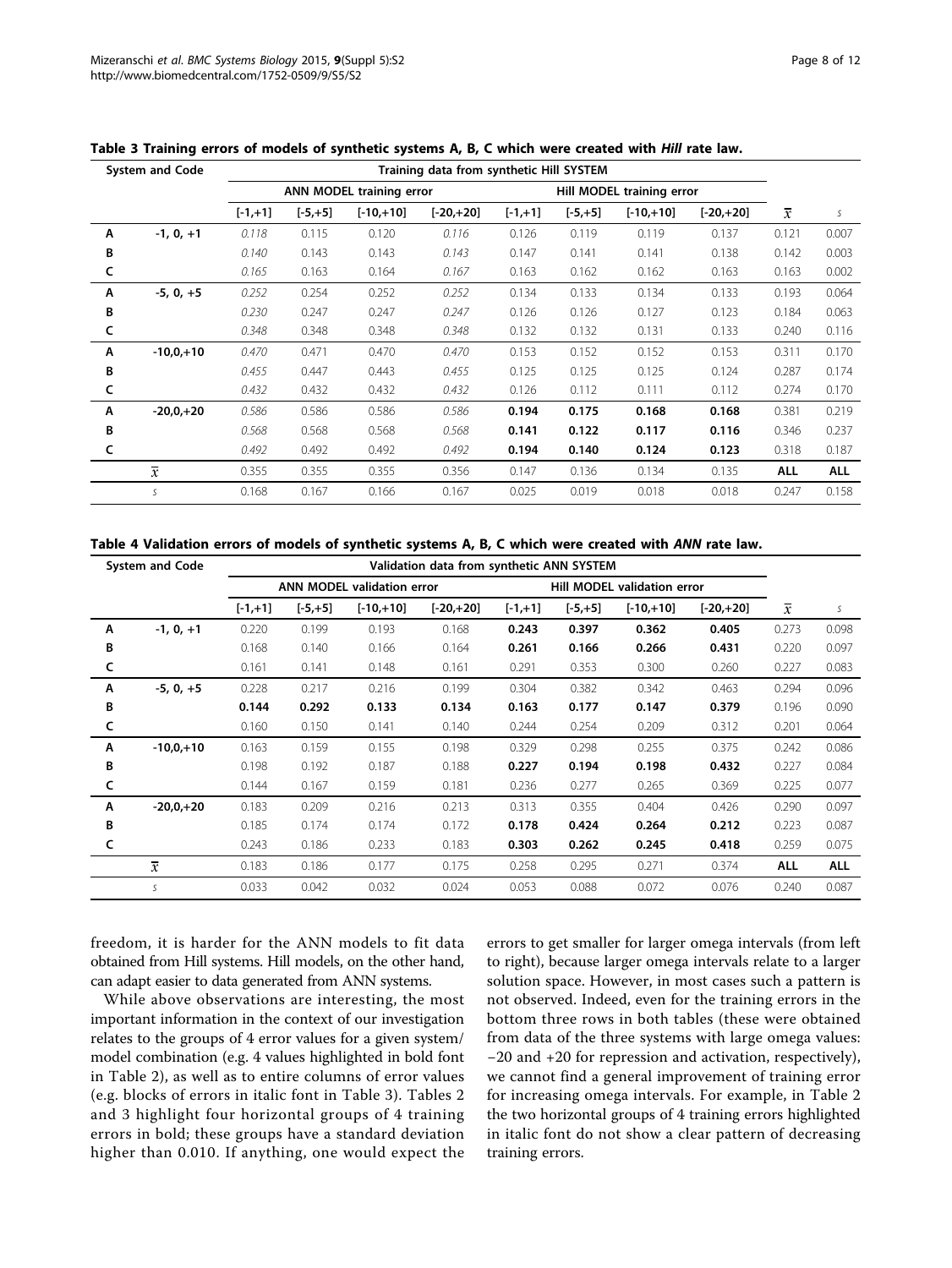|   | <b>System and Code</b> | Validation data from synthetic Hill SYSTEM |            |                            |              |           |            |                             |              |                |            |
|---|------------------------|--------------------------------------------|------------|----------------------------|--------------|-----------|------------|-----------------------------|--------------|----------------|------------|
|   |                        |                                            |            | ANN MODEL validation error |              |           |            | Hill MODEL validation error |              |                |            |
|   |                        | $[-1,+1]$                                  | $[-5, +5]$ | $[-10,+10]$                | $[-20, +20]$ | $[-1,+1]$ | $[-5, +5]$ | $[-10,+10]$                 | $[-20, +20]$ | $\overline{x}$ | S          |
| Α | $-1, 0, +1$            | 0.163                                      | 0.240      | 0.187                      | 0.223        | 0.215     | 0.203      | 0.190                       | 0.212        | 0.204          | 0.024      |
| В |                        | 0.173                                      | 0.173      | 0.174                      | 0.171        | 0.189     | 0.185      | 0.195                       | 0.184        | 0.180          | 0.009      |
| c |                        | 0.259                                      | 0.255      | 0.228                      | 0.193        | 0.258     | 0.189      | 0.263                       | 0.224        | 0.234          | 0.030      |
| Α | $-5, 0, +5$            | 0.398                                      | 0.403      | 0.403                      | 0.403        | 0.201     | 0.209      | 0.203                       | 0.198        | 0.302          | 0.106      |
| B |                        | 0.292                                      | 0.342      | 0.342                      | 0.298        | 0.132     | 0.132      | 0.133                       | 0.209        | 0.235          | 0.094      |
| c |                        | 0.386                                      | 0.434      | 0.337                      | 0.435        | 0.148     | 0.145      | 0.148                       | 0.144        | 0.272          | 0.138      |
| A | $-10,0,+10$            | 0.483                                      | 0.481      | 0.507                      | 0.482        | 0.163     | 0.164      | 0.169                       | 0.171        | 0.327          | 0.172      |
| B |                        | 0.426                                      | 0.423      | 0.418                      | 0.427        | 0.132     | 0.133      | 0.132                       | 0.134        | 0.278          | 0.156      |
| c |                        | 0.516                                      | 0.556      | 0.488                      | 0.556        | 0.165     | 0.153      | 0.153                       | 0.152        | 0.343          | 0.201      |
| A | $-20,0,+20$            | 0.553                                      | 0.553      | 0.552                      | 0.552        | 0.185     | 0.167      | 0.160                       | 0.161        | 0.361          | 0.206      |
| B |                        | 0.552                                      | 0.552      | 0.552                      | 0.552        | 0.146     | 0.135      | 0.142                       | 0.143        | 0.347          | 0.219      |
| c |                        | 0.535                                      | 0.563      | 0.563                      | 0.533        | 0.194     | 0.138      | 0.131                       | 0.134        | 0.349          | 0.215      |
|   | $\overline{x}$         | 0.395                                      | 0.415      | 0.396                      | 0.402        | 0.177     | 0.163      | 0.168                       | 0.172        | <b>ALL</b>     | <b>ALL</b> |
|   | S                      | 0.143                                      | 0.137      | 0.143                      | 0.146        | 0.037     | 0.028      | 0.039                       | 0.032        | 0.286          | 0.153      |

<span id="page-8-0"></span>Table 5 Validation errors of models of synthetic systems A, B, C which were created with Hill rate law.

#### Table 6 Training and validation errors of cell cycle models.

| System                | Traing and validation data from Cell Cycle SYSTEM |            |                                   |              |           |                           |                                    |              |                |       |
|-----------------------|---------------------------------------------------|------------|-----------------------------------|--------------|-----------|---------------------------|------------------------------------|--------------|----------------|-------|
| Cell Cycle (alpha 38) |                                                   |            | <b>Training error ANN MODEL</b>   |              |           | Training error Hill MODEL |                                    |              |                |       |
|                       | $[-1,+1]$                                         | $[-5, +5]$ | $[-10, +10]$                      | $[-20, +20]$ | $[-1,+1]$ | $[-5, +5]$                | $[-10,+10]$                        | $[-20, +20]$ | $\overline{x}$ |       |
|                       | 0.110                                             | 0.111      | 0.109                             | 0.114        | 0.110     | 0.110                     | 0.113                              | 0.113        | 0.11           | 0.002 |
| Cell Cycle (alpha 30) |                                                   |            | <b>Validation error ANN MODEL</b> |              |           |                           | <b>Validation error Hill MODEL</b> |              | $\mathcal{X}$  |       |
|                       | $[-1,+1]$                                         | $[-5, +5]$ | $[-10, +10]$                      | $[-20, +20]$ | $[-1,+1]$ | $[-5, +5]$                | $[-10,+10]$                        | $[-20,+20]$  |                |       |
|                       | 0.220                                             | 0.416      | 0.725                             | 0.213        | 0.201     | 0.195                     | 0.214                              | 0.214        | 0.300          | 0.187 |

Furthermore, when we look at the profiles of the training errors in the columns of both tables, we notice a good pair-wise similarity of training errors (at least within the four columns relating to the same system/ model combination). This is illustrated by two columns highlighted in italic font in Table [3](#page-7-0). This means that models inferred with different omega intervals show similar training errors for corresponding data sets. There does not seem to be an advantage of using larger omega intervals in the reverse-engineering process.

#### Validation errors synthetic systems

The validation error of the inferred models characterizes the predictive power of the models. Tables [4](#page-7-0) and 5 show the validation errors of the models inferred from the data of the synthetic systems depicted in Figure [3](#page-5-0). The mean validation error of all 192 models inferred from the synthetic systems' data is 0.263 with a standard deviation of 0.127 (not shown in tables). So the mean validation error across all models is ca. 34% higher than the mean training error. The variation of the validation errors is similar to that of the training errors (Tables [2](#page-6-0) and [3\)](#page-7-0).

The list below summarizes the average of the means and the standard deviations of the validation errors of the four sets of models across the four omega intervals used to reverse-engineer the models.

- Validation:  $S(ANN) \rightarrow M (ANN)$ : 0.1801  $\pm$  0.0076.
- Validation:  $S(ANN) \rightarrow M$  (*Hill*): 0.2994  $\pm$  0.0146.
- Validation:  $S(Hill) \rightarrow M (ANN)$ : 0.4019 ± 0.0039.
- Validation:  $S(Hill) \rightarrow M(Hill)$ : 0.1701  $\pm$  0.0050.

The average mean validation errors are consistent with the averages for the mean training errors, in that, the ANN models' predictive performance on the Hill system's data is much poorer than that of the other three models. In fact, the validation errors reveal that inferring models from data that was obtained from systems that were created with the same rate law (as the model), constitutes a considerable bias. The average mean errors for ANN models obtained from ANN system data, and for Hill models from Hill system data are quite low and similar. However, with mixed configurations (different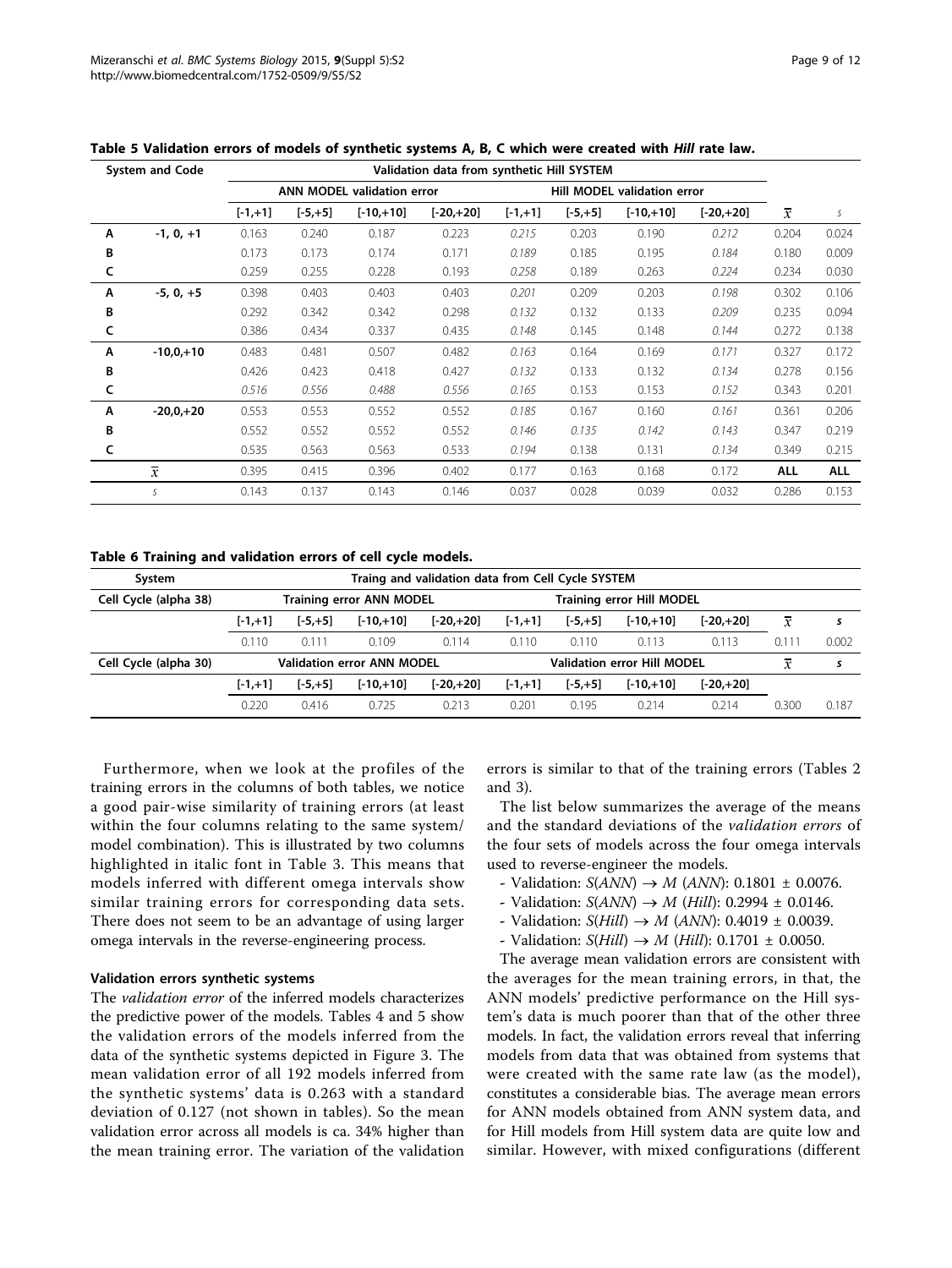rate law for system and model), we get much higher average mean validation errors. This relates to the important but frequently ignored issue of the *modeling* error. The modeling error is due to the fundamental imperfections that arise when we make abstractions of reality in the form of mathematical or computational models. A model, any model, is by definition an approximation of reality [[25\]](#page-11-0). The modeling error quantifies how well the abstraction approximates reality. Conceptualizing a complex phenomena such as GRN systems as a mathematical or computational model is a relatively new modeling abstraction. More research is required to understand how to assess the modeling error in such approaches.

Looking at the data in Tables [4](#page-7-0) and [5](#page-8-0) in detail, we notice that things are less homogeneous than for training errors. This is to be expected, as predicting the time-courses for unseen stimuli is a much harder task than predicting the timecourses for known inputs. In Table [4](#page-7-0) the groups for which the within-group standard deviation is greater than 0.075 are highlighted in bold font. Surprisingly, there are many such groups in Hill/ ANN model/system configurations. Still, in terms of the hypothesis we are testing, most groups of four do not show a pattern of decreasing validation error with increasing omega intervals. For example, the two horizontal groups of four validation errors highlighted in italic font in Table [5](#page-8-0) illustrate two sets of validation errors that do not vary across the omega interval settings. Indeed, in some cases there is even an increase of error - and in other cases a slight decrease. Likewise, when we look at the vertical validation error profiles in columns (e.g. the two columns highlighted in italic font in Table [5](#page-8-0)), we notice a general pair-wise similarity for each model group. These observations confirm our hypothesis that the absolute size of the interval for  $\omega_{ii}$  is not critical. Even when data is generated with large  $\omega_{ii}$ values, the reverse-engineered models can approximate the data equally well with small and large  $\omega_{ij}$  ranges.

#### Training and validation errors yeast system

Finally, we consider the training and validation errors we obtained from the data of the cell cycle system in Table [6](#page-8-0). The mean training and validation errors (not shown in Table [6\)](#page-8-0) for the two models obtained with the four omega intervals are presented below. S(CC) denotes the cell cycle system, and  $M(X)$  the inferred models and their underlying rate law formulations.

- Training:  $S(CC) \to M (ANN)$ : 0.1110 ± 0.0019.
- Training:  $S(CC) \to M$  (*Hill*): 0.1116  $\pm$  0.0018.
- Validation:  $S(CC) \rightarrow M$  (ANN): 0.3936 ± 0.2402.
- Validation:  $S(CC) \rightarrow M$  (*Hill*): 0.2058  $\pm$  0.0094.

In terms of the mean training error, the two models perform almost identically. But the mean validation error of the ANN model is nearly twice that of the Hill model! This difference in predictive power is quite remarkable, even though we are testing only four omega conditions. We also observe that the variation (standard deviation) in the ANN model performance (validation error) is much higher than that of the Hill model. Clearly, the Hill rate law has more parameters and hence is more likely to fit complex curves. Still, that the ANN model mean validation error is nearly 100% higher than that of the Hill model (when the mean training errors are similar), seems to be an important observation.

We now analyze how the training and validation performance depends on the omega intervals. We observe essentially a similar pattern as in the evaluation of the synthetic systems. For the two groups of four training errors in Table [6](#page-8-0) there seems to be hardly any variation in training error from smaller to larger omega intervals. In the four validation errors of the Hill model, we see a minor variation, but a slight rise in error as we move to larger omega intervals (if anything, the error should become smaller, as more solution possibilities are being explored). And in the validation errors of the ANN model, we notice a considerable variation in validation errors but no pattern of decrease in validation error from smaller to larger omega intervals. So overall, this seems to corroborate the results derived from the synthetic systems in Tables [2](#page-6-0) and [3](#page-7-0) (training errors), and Tables [4](#page-7-0) and [5](#page-8-0) (validation errors). It seems, that choosing large (and ad hoc) omega intervals does not make a real difference.

## Conclusions

In this study, we focused on the automated reverse-engineering (or inference) of gene-regulatory models from time-course gene expression data. The "grand challenge" in this area is to infer dynamic (time-resolved) mechanistic (quantitative cause-effect) regulatory interactions from data [[4](#page-10-0)]. Currently, this task is hampered by the lack of sufficient amounts of data in terms of stimulusresponse data sets from the same system. However, as experimental techniques improve and become more affordable, more and more relevant data is likely to be produced in the future. We anticipate that multi-stimulus data on the same system is likely to reveal more of the underlying mechanistic details of GRN systems, and modeling approaches as the one presented in this study will become a part of the standard toolbox [\[5](#page-10-0)].

The particular focus of this study was to investigate the role of the omega parameters within a particular class of semi-mechanistic mathematical GRN model formalisms or rate laws. In ANN and Hill laws [[2,13](#page-10-0)] and similar (e.g. the synergistic-system [[16\]](#page-10-0)) rate laws, the  $\omega_{ij}$  parameters simultaneously represent the presence or absence of transcript synthesis regulators (a discrete concept) and the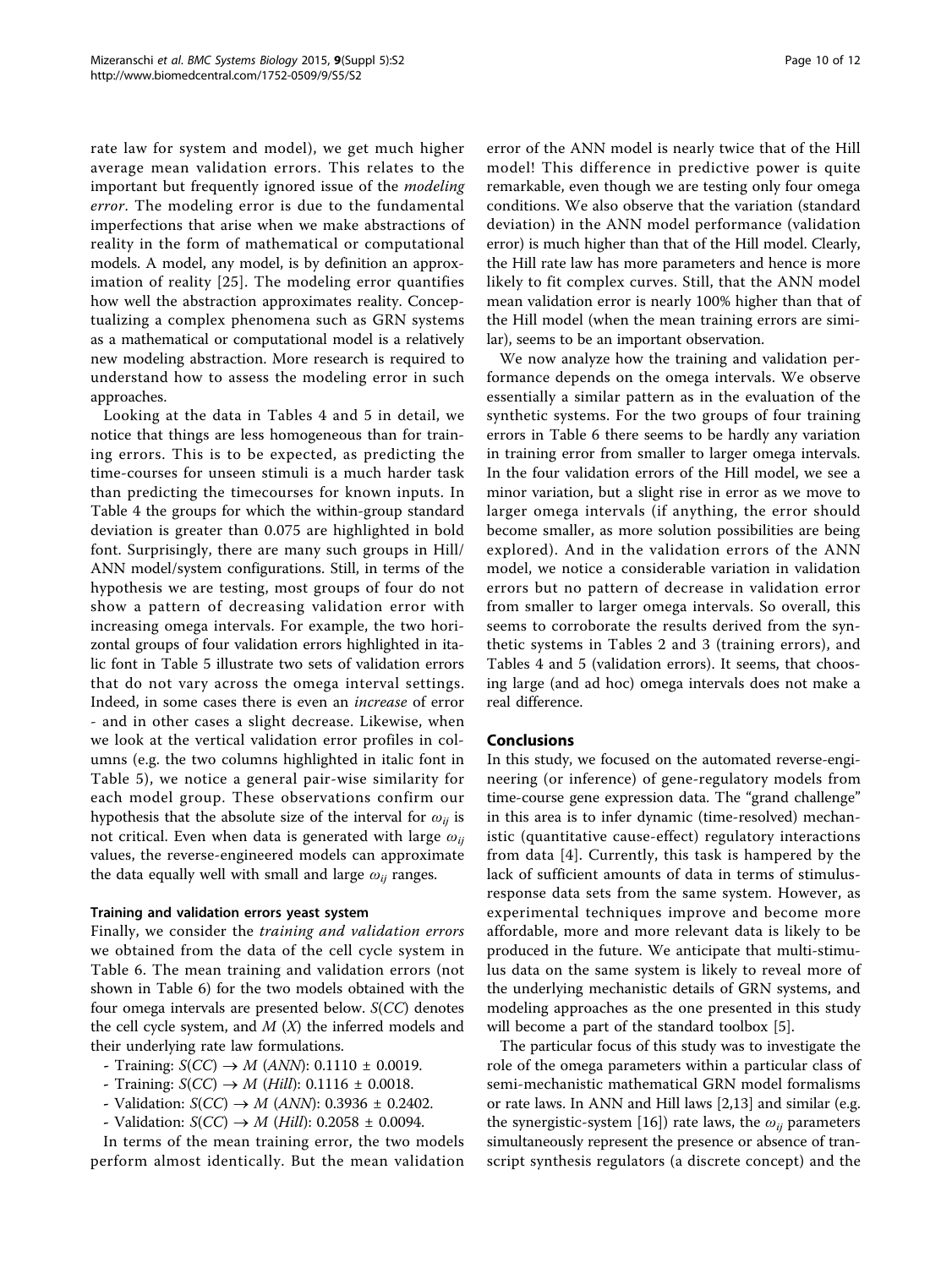<span id="page-10-0"></span>strength of their regulatory influence (a continuous concept). When we reverse-engineer GRN models from timeseries gene expression data, we need to define reasonable limits for these parameters, to avoid an excessively large solution search space. Often, the choice of the size of the  $\omega_{ii}$  intervals is defined in an ad hoc way or determined by trial-and-error experimentation. The hypothesis we tested in this study was that limiting  $\omega_{ii}$  to  $\omega_{ii} \in [-1, +1]$  facilitates full expression without loss in accuracy of the inferred models.

To test this hypothesis, we created various data sets from three synthetic 5-gene systems (A, B, and C; see Figure [3\)](#page-5-0) based on the ANN and Hill rate laws defined by Eqs. 1 and 2, and used two publicly available data sets from an 11-gene cell cycle system [11,[24\]](#page-11-0). From the synthetic systems, we generated 192 training and 192 validation data sets under different omega interval conditions. We explored how the model training errors and model validation errors (predictive power) vary in relation to different settings of the omega interval. Our results suggest that the absolute size of the omega interval does not seem to have any effect on the models' predictive performance (validation error).

This result has important consequences for reverseengineering algorithms that estimate concrete values of  $\omega_{ij}$  and other model parameters. In particular, it is not necessary to choose an excessively large interval range for  $\omega_{ij}$ . Because we need to specify a  $\omega_{ij}$  interval for all possible  $n^2$  regulators of a GRN, large  $\omega_{ij}$  intervals have a considerable impact on the computational complexity (size of parameter solution space) of the model inference algorithm. Knowing that  $\omega_{ii} \in [-1, +1]$  is sufficient is likely to improve the computing performance of such algorithms.

Clearly, more research is needed to form a more comprehensive view on the merits and limitations of GRN model inference. In particular, we need methods and tools that are capable of inferring reliable and interpretable mechanistic gene-regulatory networks from data. While empirical studies like the one presented here are important, more theoretical investigations are needed to establish how much information relating to the mechanistic gene-regulatory network structure of the underlying GRN system is actually contained in the experimental data. We need also more studies like that of Cantone and colleagues [8] that provide the basis for comprehensive studies based on real data.

#### Competing interests

The authors declare that they have no competing interests.

#### Authors' contributions

AM contributed to all aspects of this study, including tool implementation, experiment execution and manuscript preparation. HZ and WD contributed to the design of software and experiments and manuscript preparation. PT contributed to biological aspects of model and algorithm development.

#### Acknowledgements

This research received funding from the MAPPER EU-FP7 project (grant no. RI-261507) and was supported in part by PL-Grid infrastructure.

#### Declaration

This project/study was funded through the MAPPER EU-FP7 project (grant no. RI-261507). Funding for this article has come from the Biomedical Sciences Research Institute, University of Ulster, Coleraine, United Kingdom. This article has been published as part of BMC Systems Biology Volume 9 Supplement 5, 2015: Selected articles from the IEE International Conference on Bioinformatics and Biomedicine (BIBM 2014): Bioinformatics. The full contents of the supplement are available online at [http://www.](http://www.biomedcentral.com/bmcsystbiol/supplements/9/S5) [biomedcentral.com/bmcsystbiol/supplements/9/S5.](http://www.biomedcentral.com/bmcsystbiol/supplements/9/S5)

#### Authors' details <sup>1</sup>

University of Ulster, Coleraine, UK. <sup>2</sup>University of Ulster, Jordanstown, UK

Published: 1 September 2015

#### References

- Baker S, Kramer B: [Systems biology and cancer: promises and perils.](http://www.ncbi.nlm.nih.gov/pubmed/21419159?dopt=Abstract) Prog Biophys Mol Biol 2011, 106(2):410-413.
- 2. Alon U: . An Introduction to systems biology: Design principles of biological circuits CRC Press, Taylor & Francis Group, London; 2006.
- 3. Karlebach G, Shamir R: [Modelling and analysis of gene regulatory](http://www.ncbi.nlm.nih.gov/pubmed/18797474?dopt=Abstract) [networks.](http://www.ncbi.nlm.nih.gov/pubmed/18797474?dopt=Abstract) Nat Rev Mol Cell Biol 2008, 9(10):770-780.
- 4. Marbach D, Costello J, Küffner R, Vega N, Prill R, Camacho D, et al: [Wisdom](http://www.ncbi.nlm.nih.gov/pubmed/22796662?dopt=Abstract) [of crowds for robust gene network inference.](http://www.ncbi.nlm.nih.gov/pubmed/22796662?dopt=Abstract) Nature Methods 2012, 9(8):796-804.
- 5. Kennedy N, Mizeranschi A, Thompson P, Zheng H, Dubitzky W: Reverseengineering of gene regulation models from multi-condition experiments. IEEE Symposium Series on Computational Intelligence 2013 (SSCI 2013) 2013, 112-119.
- Villaverde AF, Banga JR: Reverse engineering and identification in systems biology: strategies, perspectives and challenges. Journal of the Royal Society Interface 2014, 11(91):20130505.
- 7. Swain MT, Mandel JJ, Dubitzky W: [Comparative study of three commonly](http://www.ncbi.nlm.nih.gov/pubmed/20840745?dopt=Abstract) [used continuous deterministic methods for modeling gene regulation](http://www.ncbi.nlm.nih.gov/pubmed/20840745?dopt=Abstract) [networks.](http://www.ncbi.nlm.nih.gov/pubmed/20840745?dopt=Abstract) BMC Bioinformatics 2010, 11:459.
- 8. Cantone I, Marucci L, Iorio F, Ricci M, Belcastro V, Bansal M, et al: [A yeast](http://www.ncbi.nlm.nih.gov/pubmed/19327819?dopt=Abstract) [synthetic network for in vivo assessment of reverse-engineering and](http://www.ncbi.nlm.nih.gov/pubmed/19327819?dopt=Abstract) [modeling approaches.](http://www.ncbi.nlm.nih.gov/pubmed/19327819?dopt=Abstract) Cell 2009, 137(1):172-181.
- 9. Bongard J, Lipson H: [Automated reverse engineering of nonlinear](http://www.ncbi.nlm.nih.gov/pubmed/17553966?dopt=Abstract) [dynamical systems.](http://www.ncbi.nlm.nih.gov/pubmed/17553966?dopt=Abstract) Proc Natl Acad Sci U S A 2007, 104(24):9943-9948.
- 10. Barlas Y: Model validation in systems dynamics. International Systems Dynamics Conference 1994, 1-10.
- 11. Pramila T, Wu W, Miles S, Noble WS, Breeden LL: [The Forkhead](http://www.ncbi.nlm.nih.gov/pubmed/16912276?dopt=Abstract) [transcription factor Hcm1 regulates chromosome segregation genes and](http://www.ncbi.nlm.nih.gov/pubmed/16912276?dopt=Abstract) [fills the S-phase gap in the transcriptional circuitry of the cell cycle.](http://www.ncbi.nlm.nih.gov/pubmed/16912276?dopt=Abstract) Genes and Development 2006, 20(16):2266-2278.
- 12. Hill AV: [The heat produced in contracture and muscular tone.](http://www.ncbi.nlm.nih.gov/pubmed/16993015?dopt=Abstract) Journal of Physiology 1910, 40(5):389-403.
- 13. Vohradský J: [Neural network model of gene expression.](http://www.ncbi.nlm.nih.gov/pubmed/11259403?dopt=Abstract) The FASEB Journal 2001, 15(3):846-854.
- 14. Setty Y, Mayo A, Surette M, Alon U: [Detailed map of a cis-regulatory input](http://www.ncbi.nlm.nih.gov/pubmed/12805558?dopt=Abstract) [function.](http://www.ncbi.nlm.nih.gov/pubmed/12805558?dopt=Abstract) Proc Natl Acad Sci U S 2003, 100(13):7702-7707.
- 15. McCulloch WS, Pitts W: A logical calculus of the ideas immanent in nervous activity. Bulletin of Mathematical Biophysics 1943, 5(4):115-133.
- 16. Savageau MA: . Mathematical and Computer Modelling 1988, 11:546-551. 17. Ben Belgacem M, Chopard B, Borgdorff J, Mamonski M, Rycerz K,
- Harezlak D: Distributed Multiscale Computations Using the MAPPER Framework. Procedia Computer Science 2013, 18(0):1106-1115.
- 18. Borgdorff J, Falcone JL, Lorenz E, Bona-Casas C, Chopard B, Hoekstra AG: . Journal of Parallel and Distributed Computing 2013, 73(4):465-483.
- 19. Groen D, Borgdorff J, Bona-Casas C, Hetherington J, Nash RW, Zasada SJ, et al: [Flexible composition and execution of high performance, high](http://www.ncbi.nlm.nih.gov/pubmed/24427530?dopt=Abstract) [fidelity multiscale biomedical simulations.](http://www.ncbi.nlm.nih.gov/pubmed/24427530?dopt=Abstract) Interface Focus 2013, 3(2):20120087.